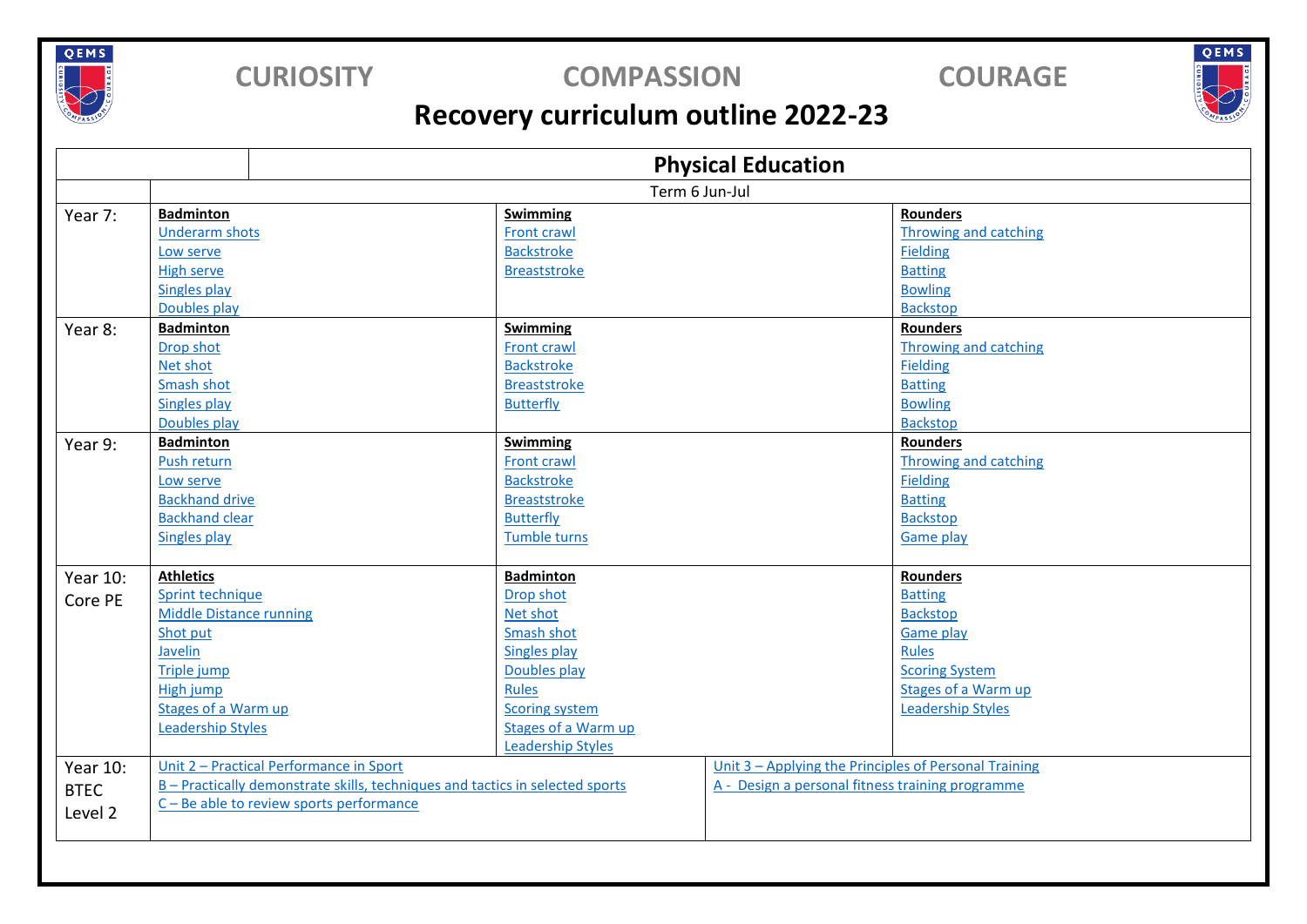

## **CURIOSITY COMPASSION COURAGE**

# QEMS

#### **Curriculum overview**

| <b>Subject</b>               | <b>Physical Education</b>                                                                                                                                                                                                                                                                                                                                                                                                                      | Year group | 8 |  |  |
|------------------------------|------------------------------------------------------------------------------------------------------------------------------------------------------------------------------------------------------------------------------------------------------------------------------------------------------------------------------------------------------------------------------------------------------------------------------------------------|------------|---|--|--|
| <b>Vision</b><br>statement:  | At Landau Forte our curriculum exists to ensure all students regardless of background and ability have the opportunity to unlock their potential. We are committed to<br>students being challenged from their previous key stage learning experiences. Our broad and balanced curriculum is ambitious, coherently planned and sequenced,<br>and will provide the platform for preparing students with the foundations for examination success. |            |   |  |  |
|                              | Our Curriculum Intent has been informed by a wide variety of researchers and is steeped in evidence based research. Christine Counsell summarises the aspiration of<br>our curriculum to empower all learners creating a pathway to success in university, their career and life:                                                                                                                                                              |            |   |  |  |
|                              | 'A curriculum exists to change the pupil, to give the pupil new power. One acid test for a curriculum is whether it enables even lower attaining or disadvantaged pupils<br>to clamber into the discourse and practices of educated people, so that they gain powers of the powerful.'                                                                                                                                                         |            |   |  |  |
|                              | As well as excellent academic success we aim to ensure our students leave us as polite and well-rounded young adults. Our new core values of Compassion, Courage<br>and Curiosity are currently being embedded throughout our curriculum offer to ensure we continue to meet our social, emotional, spiritual and moral obligations.                                                                                                           |            |   |  |  |
| <b>Curriculum</b><br>intent: | The Physical Education department holds a significant position within the Academy. The subject has the capacity to cater for all students, irrespective of individual<br>disadvantages.                                                                                                                                                                                                                                                        |            |   |  |  |
|                              | The department aims to develop student's independence and resilience through fostering determined and engaged behaviours. Through the development of practical<br>skills, supported by a knowledge-based approach, we want our students to develop their:                                                                                                                                                                                      |            |   |  |  |
|                              | Resilience, curiosity and courage when facing challenges in new sports and in new social settings<br>$\bullet$<br>Independence and courage in the face of adversity in order to become organised and resourceful to engage in all activities<br>Pride in all aspects of their appearance, performance and progress<br>$\bullet$                                                                                                                |            |   |  |  |
|                              | Knowledge of skills, techniques, tactics and their role showing compassion within different contexts<br>$\bullet$<br>Engaged in all activities, to maximise time spent on each task to further progress, understanding and develop curiosity<br>$\bullet$                                                                                                                                                                                      |            |   |  |  |
|                              | We encourage this through an adapted curriculum, to meet the needs of the student's abilities, informed by the local sporting demographic. The students are provided<br>with a knowledge base that would allow them to further their leadership abilities and knowledge for further study in the sport and leisure industry. Students are<br>supported by a broad range of opportunities, both on-campus and in other locations.               |            |   |  |  |
|                              | In essence, we believe that students should be taking responsibility for their own learning to overcome barriers in order to achieve their own potential, as a product of<br>increased courage, compassion and curiosity.                                                                                                                                                                                                                      |            |   |  |  |
|                              |                                                                                                                                                                                                                                                                                                                                                                                                                                                |            |   |  |  |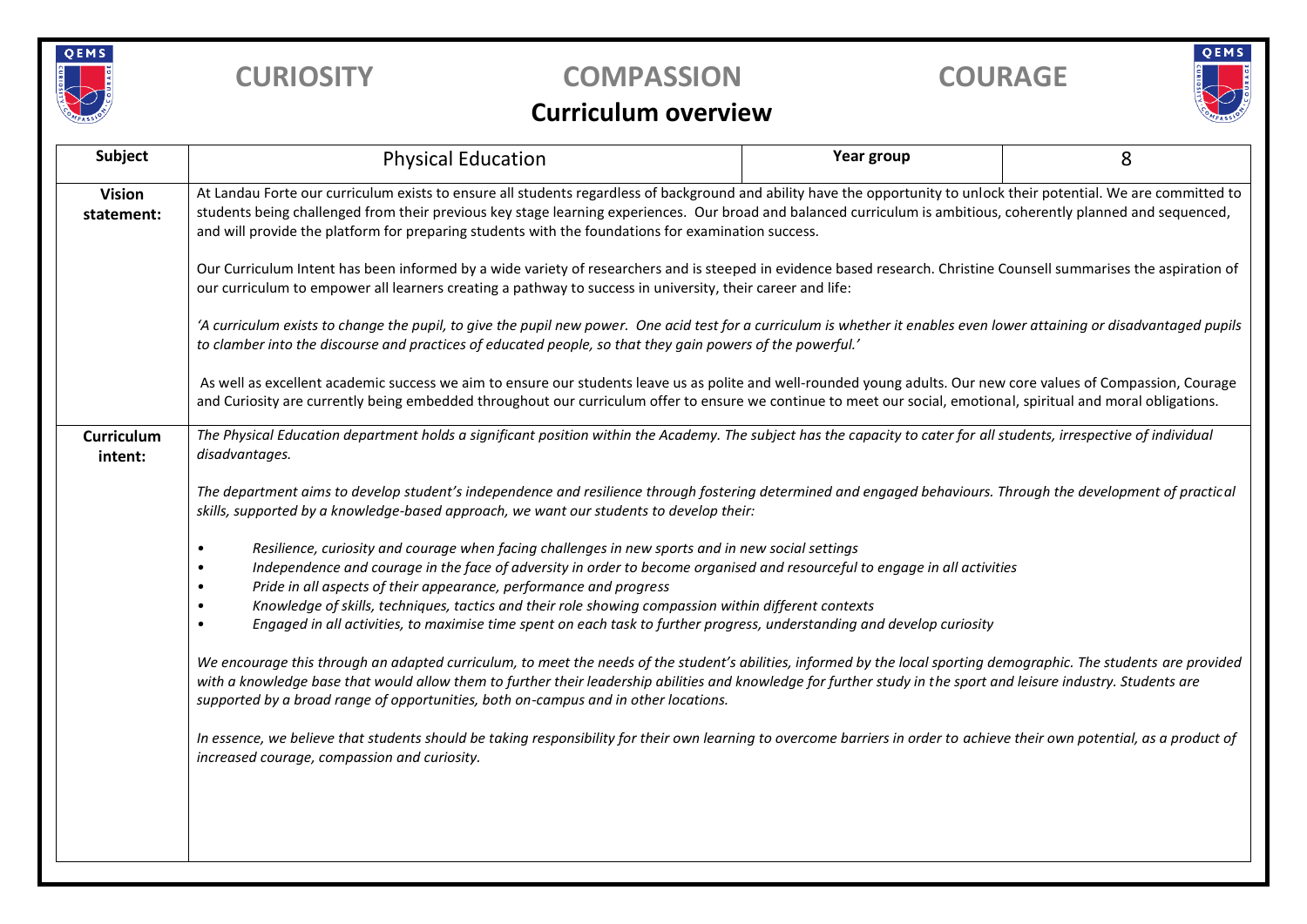| QEMS                                                 | <b>CURIOSITY</b>                                                                                                                                                                                                                                                                                                                                                                                                                                                                                                                                                                                                                                                                                                                                                                                                                                                                                                                                     | <b>COMPASSION</b>                                                                                                                                                                                                                                                                                                             | <b>COURAGE</b>                                                                                                                                                                                                                                                              | QEMS          |
|------------------------------------------------------|------------------------------------------------------------------------------------------------------------------------------------------------------------------------------------------------------------------------------------------------------------------------------------------------------------------------------------------------------------------------------------------------------------------------------------------------------------------------------------------------------------------------------------------------------------------------------------------------------------------------------------------------------------------------------------------------------------------------------------------------------------------------------------------------------------------------------------------------------------------------------------------------------------------------------------------------------|-------------------------------------------------------------------------------------------------------------------------------------------------------------------------------------------------------------------------------------------------------------------------------------------------------------------------------|-----------------------------------------------------------------------------------------------------------------------------------------------------------------------------------------------------------------------------------------------------------------------------|---------------|
| <b>Threshold</b><br>Concepts (TCs):                  | TC1: To develop a physically active lifestyle and understand how this can lead to lifelong participation in physical activity.<br>TC2: To develop knowledge of fitness components and fitness component testing methods.<br>TC3: To develop sport specific fundamental skills that will allow transference from sport to sport demonstrating effective communication through teamwork.<br>TC4: To develop knowledge and understanding of the key rules associated with each sport.<br>TC5: To further develop a wider range of sport specific skills that will allow transference from sport to sport demonstrating increased levels of effective communication<br>through teamwork.<br>TC6: To develop the understanding of tactics, strategies and problem solving, demonstrating a logical thought process in changing environments.<br>TC7: To understand and demonstrate leadership skills throughout varying roles within sporting situations. |                                                                                                                                                                                                                                                                                                                               |                                                                                                                                                                                                                                                                             |               |
| <b>KS2 National</b><br><b>Curriculum</b><br>summary: | Pupils should continue to apply and develop a broader range of skills, learning how to use them in different ways and to link them to make actions and sequences of<br>movement. They should enjoy communicating, collaborating and competing with each other. They should develop an understanding of how to improve in different<br>physical activities and sports and learn how to evaluate and recognise their own success.                                                                                                                                                                                                                                                                                                                                                                                                                                                                                                                      |                                                                                                                                                                                                                                                                                                                               |                                                                                                                                                                                                                                                                             |               |
| Learner skills:                                      | Critical thinking<br>Organisation                                                                                                                                                                                                                                                                                                                                                                                                                                                                                                                                                                                                                                                                                                                                                                                                                                                                                                                    | Collaboration<br>Adaptability                                                                                                                                                                                                                                                                                                 | Oracy                                                                                                                                                                                                                                                                       | Self-quizzing |
|                                                      | <b>ORGANISATION</b><br><b>CRITICAL THINKING</b>                                                                                                                                                                                                                                                                                                                                                                                                                                                                                                                                                                                                                                                                                                                                                                                                                                                                                                      | <b>ADAPTABILITY</b><br><b>COLLABORATION</b>                                                                                                                                                                                                                                                                                   | <b>ORACY</b>                                                                                                                                                                                                                                                                | SELF QUIZZING |
|                                                      | Term 6 Jun-Jul                                                                                                                                                                                                                                                                                                                                                                                                                                                                                                                                                                                                                                                                                                                                                                                                                                                                                                                                       |                                                                                                                                                                                                                                                                                                                               |                                                                                                                                                                                                                                                                             |               |
| The Big<br>Question                                  | How do we apply and abide by the rules, in order to perform safely and successfully in a range of Sports?                                                                                                                                                                                                                                                                                                                                                                                                                                                                                                                                                                                                                                                                                                                                                                                                                                            |                                                                                                                                                                                                                                                                                                                               |                                                                                                                                                                                                                                                                             |               |
| <b>Big picture</b><br>questions:                     | Badminton:<br>How do we abide by the rules to play successfully in<br>Badminton?                                                                                                                                                                                                                                                                                                                                                                                                                                                                                                                                                                                                                                                                                                                                                                                                                                                                     | Swimming:<br>How do we apply the rules and techniques of specific<br>swimming strokes in competition scenarios?                                                                                                                                                                                                               | Rounders:<br>How do we abide by the rules to play successfully in<br>Rounders?                                                                                                                                                                                              |               |
| <b>Content</b><br>(Linked to TCs):                   | To understand the importance of being physically<br>active and demonstrate this through participation in<br>badminton skills and games. TC1<br>To understand why agility is important in badminton<br>and how to test this fitness component using the<br>Illinois agility test-TC2                                                                                                                                                                                                                                                                                                                                                                                                                                                                                                                                                                                                                                                                  | To understand the importance of being physically<br>active and demonstrate this through participation in<br>swimming activities as a low impact, lifelong physical<br>activity. TC1<br>To understand why flexibility is important in<br>Swimming and how to test this fitness component<br>using the sit and reach test. TC2. | To understand the importance of being physically<br>active and demonstrate this through participation in<br>badminton skills and games. TC1<br>To understand why speed is important in rounders<br>and how to test this fitness component using the<br>30m sprint test. TC2 |               |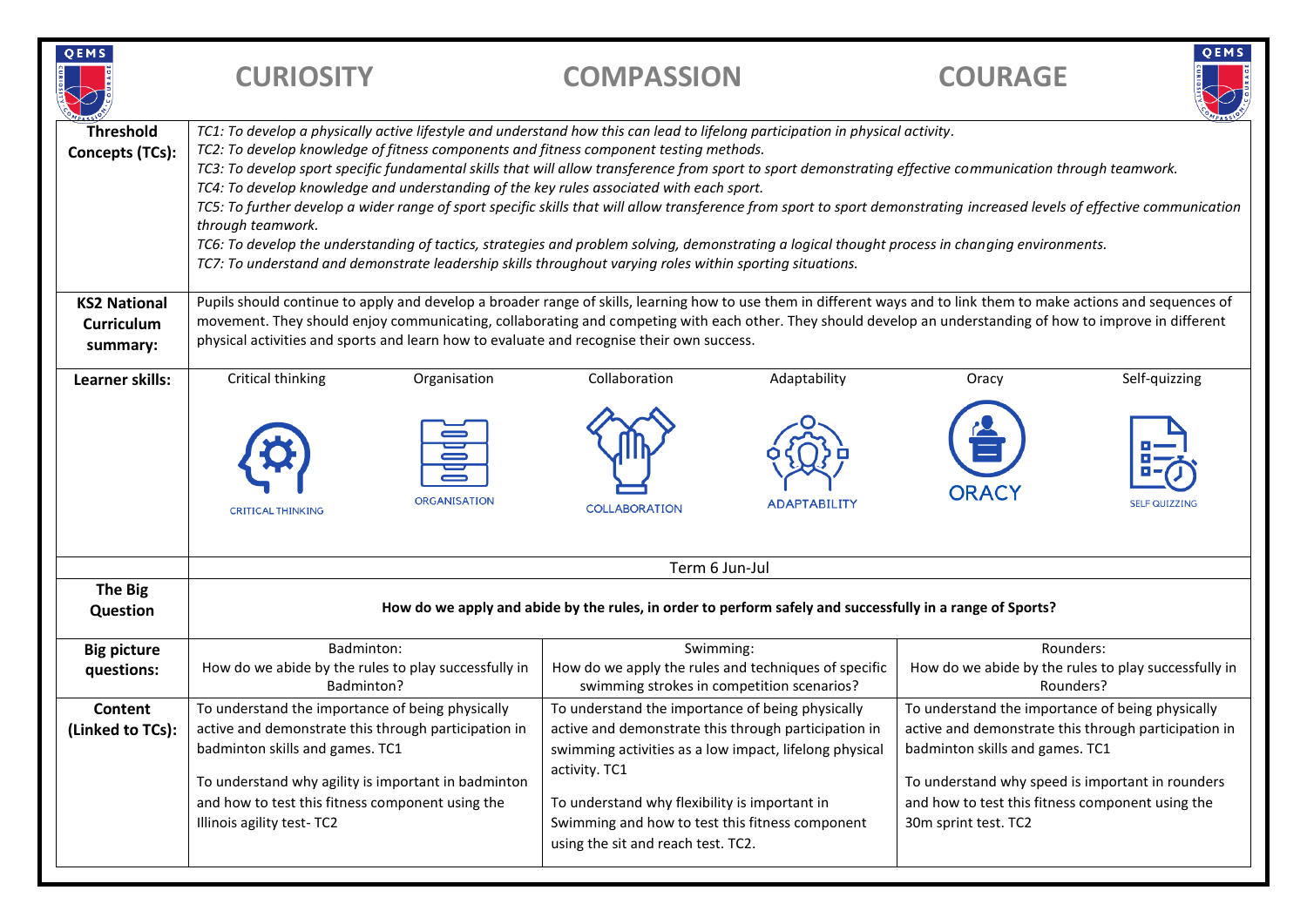| QEMS                                              | <b>CURIOSITY</b>                                                                                                                                                                                                                                                                                                                                                                                                                                                                                                                         | <b>COMPASSION</b>                                                                                                                                                                                                                                                                                                                                                                                                                                                                                                                                                                                                                  | QEMS<br><b>COURAGE</b>                                                                                                                                                                                     |
|---------------------------------------------------|------------------------------------------------------------------------------------------------------------------------------------------------------------------------------------------------------------------------------------------------------------------------------------------------------------------------------------------------------------------------------------------------------------------------------------------------------------------------------------------------------------------------------------------|------------------------------------------------------------------------------------------------------------------------------------------------------------------------------------------------------------------------------------------------------------------------------------------------------------------------------------------------------------------------------------------------------------------------------------------------------------------------------------------------------------------------------------------------------------------------------------------------------------------------------------|------------------------------------------------------------------------------------------------------------------------------------------------------------------------------------------------------------|
|                                                   | To develop serving techniques, drop shot and<br>sequenced rallies as well as the ability to coach and<br>umpire conditioned games. TC3                                                                                                                                                                                                                                                                                                                                                                                                   | To develop all 4 strokes within swimming<br>demonstrating effective communication through<br>coaching and peer assessment. TC3                                                                                                                                                                                                                                                                                                                                                                                                                                                                                                     | To develop effective fielding, batting and bowling<br>demonstrating effective communication through<br>teamwork in differing fielding positions. Tc3                                                       |
|                                                   | To develop knowledge and understanding of the key<br>rules in badminton including lets and faults, as well<br>as the scoring system for singles play. TC4                                                                                                                                                                                                                                                                                                                                                                                | To develop knowledge and understanding of the key<br>rules associated with starts, finishes and pool safety<br>associated with swimming. TC4                                                                                                                                                                                                                                                                                                                                                                                                                                                                                       | To develop knowledge and understanding of the<br>different roles of the fielders and key rules<br>associated with the scoring system and outs in<br>rouders. TC4                                           |
|                                                   | To further develop a wider range of badminton skills<br>within a competitive game, demonstrating increased<br>levels of effective communication through teamwork<br>as an umpire and coach. TC5                                                                                                                                                                                                                                                                                                                                          | To further develop a wider range of swimming skills<br>and personal survival techniques, demonstrating<br>increased levels of effective communication through<br>teamwork as a coach. TC5                                                                                                                                                                                                                                                                                                                                                                                                                                          | To further develop a wider range of rounders skills<br>within a competitive game, demonstrating increased<br>levels of effective communication through teamwork<br>as an umpire and coach. TC5             |
| <b>Vocabulary</b><br>Instruction:                 | Agility<br>Control<br>Movement<br>Distribution<br>Scoring system                                                                                                                                                                                                                                                                                                                                                                                                                                                                         | Flexibility<br>Propulsion<br>Aquatic breathing<br>Prone position<br>Timing                                                                                                                                                                                                                                                                                                                                                                                                                                                                                                                                                         | Speed<br>Accuracy<br>Pace<br>Decision making<br>Variation                                                                                                                                                  |
| Assessment:                                       | Practical sport assessment of topic 5 sport, assessing<br>knowledge and production of skills, understanding of<br>rules and the application of both. This is in addition<br>to oracy of fitness components                                                                                                                                                                                                                                                                                                                               | Practical sport assessment of topic 5 sport, assessing<br>knowledge and production of skills, understanding of<br>rules and the application of both. This is in addition<br>to oracy of fitness components                                                                                                                                                                                                                                                                                                                                                                                                                         | Practical sport assessment of topic 5 sport, assessing<br>knowledge and production of skills, understanding of<br>rules and the application of both. This is in addition<br>to oracy of fitness components |
| Key/Historical<br>misconceptions<br>in this unit: | The scoring system and positioning for doubles play-<br>where to stand during service and receiving serve.                                                                                                                                                                                                                                                                                                                                                                                                                               | The mistiming surrounding breaststroke and<br>butterfly legs and arm technique.<br>Breast stroke- often feet are not turned out and arms<br>create too big a circle.                                                                                                                                                                                                                                                                                                                                                                                                                                                               | The knowledge and understanding surrounding the<br>key rules of scoring and getting players out e.g.<br>obstruction, over taking.                                                                          |
| Sequencing:                                       | We have chosen to sequence the year 8 curriculum like this because of the opportunities available to best utilise facilities, to offer high quality teaching and<br>resources. Students will each be exposed to a range of sports on a rotation in order to build on fundamental skills over key stage 3. These skills are built upon across<br>each year of key stage 3 as part of spaced retrieval to build on quality of initial skill and knowledge development in order to embed understanding and application in<br>greater depth. |                                                                                                                                                                                                                                                                                                                                                                                                                                                                                                                                                                                                                                    |                                                                                                                                                                                                            |
| <b>Values</b>                                     |                                                                                                                                                                                                                                                                                                                                                                                                                                                                                                                                          | This scheme of work promotes the school values of Compassion, Curiosity and Courage by encouraging opportunities for new skills and rules, fostering engagement<br>and curiosity. Compassion is promoted through competition, with aspects of respect and sportsmanship, as well as the peer feedback. Courage is promoted, tested<br>and developed through exposure to challenge across all sports and concepts, developing resilience to overcome this.<br>All three values are assessed via student reflections, self-assessing courage in answer to: 'Do you try your best to learn new skills and show resilience to overcome |                                                                                                                                                                                                            |